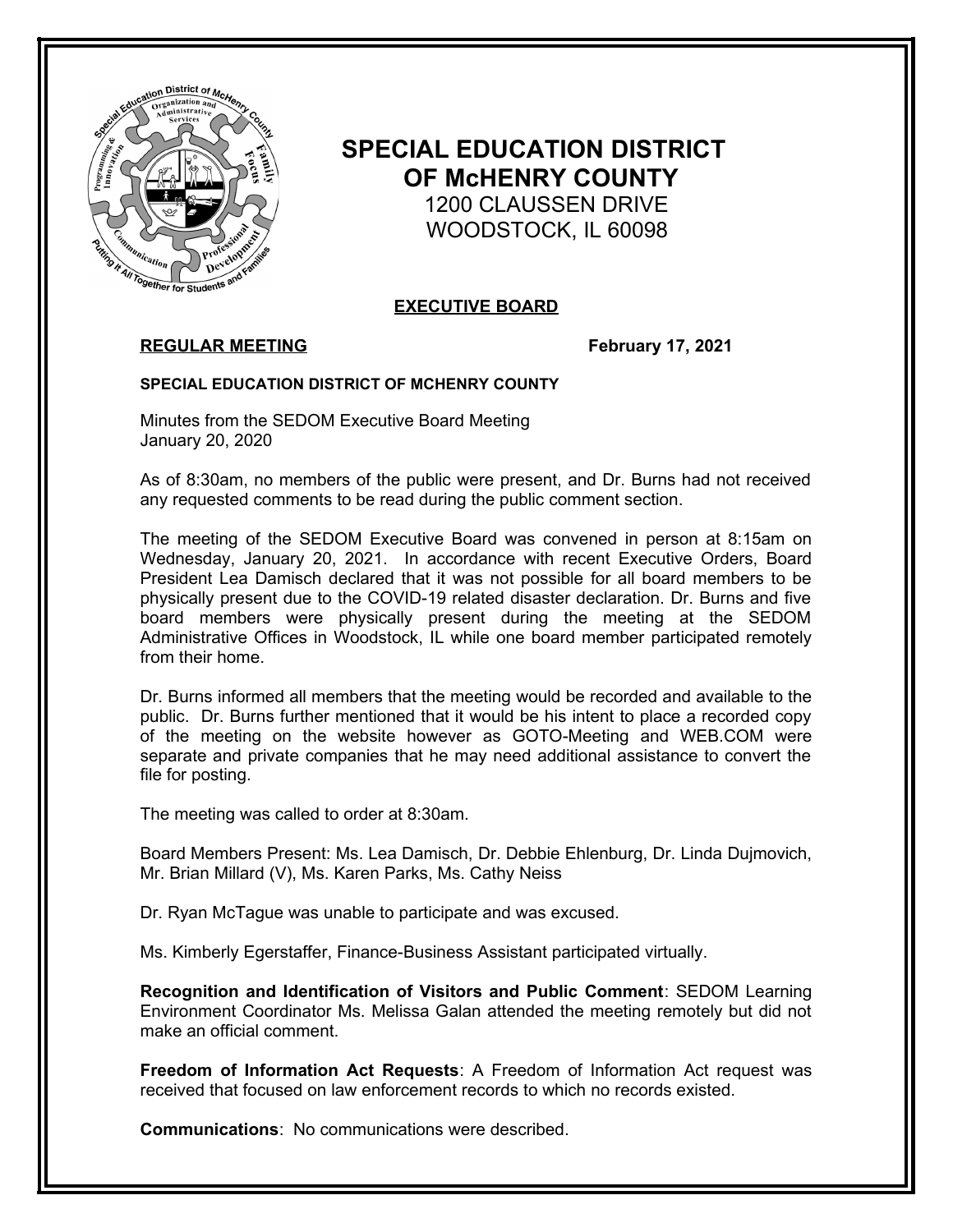**Closed Session**: The Board chose to not enter into closed session to discuss the destruction of audio tapes from previous closed sessions whose minutes were not being held from public review.

Board Member Dr. Ehlenburg motioned and Board Member Parks seconded the motioned to approve the destruction of all audio tapes created prior to June of 2019 that were not associated with meetings which are currently exempt from public review.

Ayes: Ms. Damisch, Dr. Dujmovich, Mr. Millard, Dr. Ehlenburg, Ms. Parks, and Ms. Neiss Nayes:0 Absent: Dr. McTague

# **Consent Agenda**

Board Member Ehlenburg motioned that the following items be approved as part of the consent agenda and Board Member Parks seconded the motion.

- **1. Minutes of the 12-16-2020 Executive Board Meeting**
- **2. December Financial Reports**
- **3. January Bills**

Ayes: Ms. Damisch, Dr. Dujmovich, Ms. Parks, Mr. Millard, Dr. Ehlenburg, Ms. Neiss, Nayes:0 Absent: Dr. McTague

### **Committee of the Whole**:

Dr. Burns discussed the topics of the recently held Committee of the Whole Meeting which included a discussion regarding the employment structure of the R.S.S.P. employees and the line of authority for the initial hiring and termination of R.S.S.P. employees.

### **Executive Director's Report**:

The Executive Director's report was limited and focused on the following topics:

- School Maintenance Project Grant Update
- Asbestos Abatement
- Upcoming Administrative Academies
- Review of Executive Board Nomination Procedures
- 2021/22 Needs Assessment
- Change of Time for the February Board Meeting
- Wireless Access Point Replacement Completion
- FY 22 Budget Calendar

Dr. Burns discussed the recent and upcoming professional development and the timeline for the budget creation. Dr. Burns discussed a recently proposed change (PA 101-0124) to the requirements associated with translators for I.E.P. meetings that would be discussed at the upcoming JCAR session on 2-16-21.

A discussion was held regarding the employment structure of the R.S.S.P. employees and the line of authority for initial hiring and termination of employees.